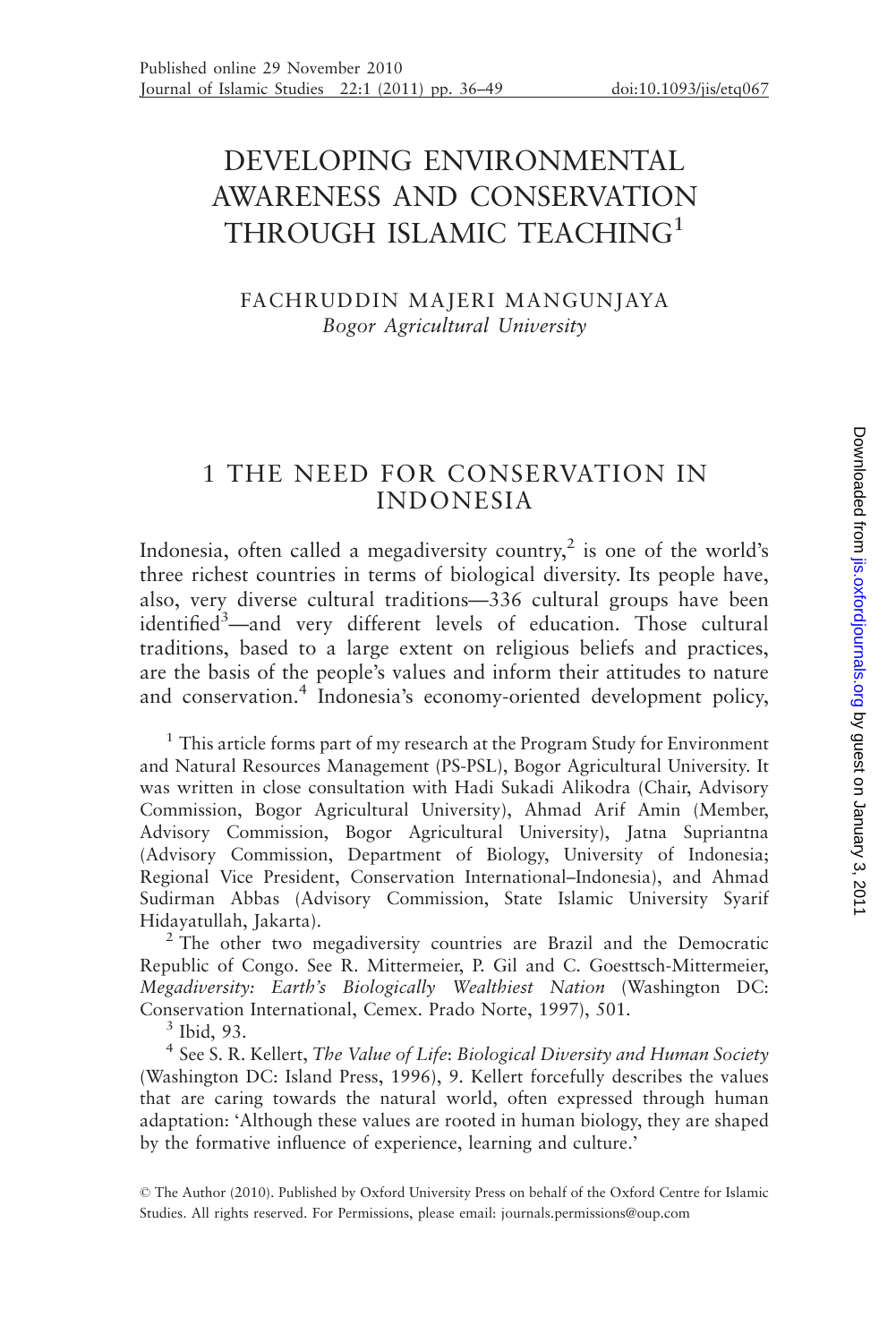which depends on heavy usage of natural resources, has placed extreme pressures on the nation's environment and its natural diversity. The resulting decline in environmental quality has pushed the country's network of NGOs (non-govermental organizations), as well as some government sectors, to become more aware of new approaches to environmental issues. The traditional heavily authoritarian approach is beginning to be replaced by an approach that has a gentler, lighter touch—it is one that lets local people identify and tackle problems within the perspective of their religious beliefs and practices.

Growth-oriented development has put enormous pressure on natural resources and people used to regard it as the only kind of development that is possible. Indonesia's civil society became aware of this unsustainable policy in the middle of the 1970s, when WALHI (Indonesia Forum for Environmental Networking) was first established to advocate environmental protection, facilitate the growth of other environmental NGOs, train and build capacity among environmental partners, and improve the effectiveness of the NGOs by linking through networking and information exchange. Since the 1990s, the number of NGOs has grown rapidly. About 600 NGOs have been established, of which 400 are included in WALHI's network, which makes it the largest NGO network in the country.<sup>5</sup> Other NGOs focus on different aspects of what is needed—such as science and research, education, advocacy, community development, etc.—but they use conventional and secular approaches, which sometimes do not work. We believe another approach is warranted, one that most Indonesians can relate to.

Changes between the wet and the dry seasons in Indonesia can be extreme. The dry season in various places, such as on the islands of Kalimantan and Sumatra, often causes prolonged fires that are environmentally problematic, even to neighbouring countries, because of the smoke and haze generated. Forest patches are sometimes intentionally set on fire by farmers and land-clearing entrepreneurs. This happens every year and leads to environmental disaster where the fires become uncontrollable. Wildfires can affect anywhere between thousands to millions of hectares of forest. Forest fires in Indonesia peaked during the protracted dry season in 1997–98; in total, the fires burned 9.7 million hectares of land, 4.8 million hectares of which were forested. The economic losses due to these fires were estimated at US\$ 9.3–9.7 million in direct losses to individual citizens and those in the

<sup>5</sup> M. Indrawan, R. B. Primarck, J. Supriatna, Biologi Konservarsi (Jakarta: Yavasan Obor Indonesia, 2007), 553 .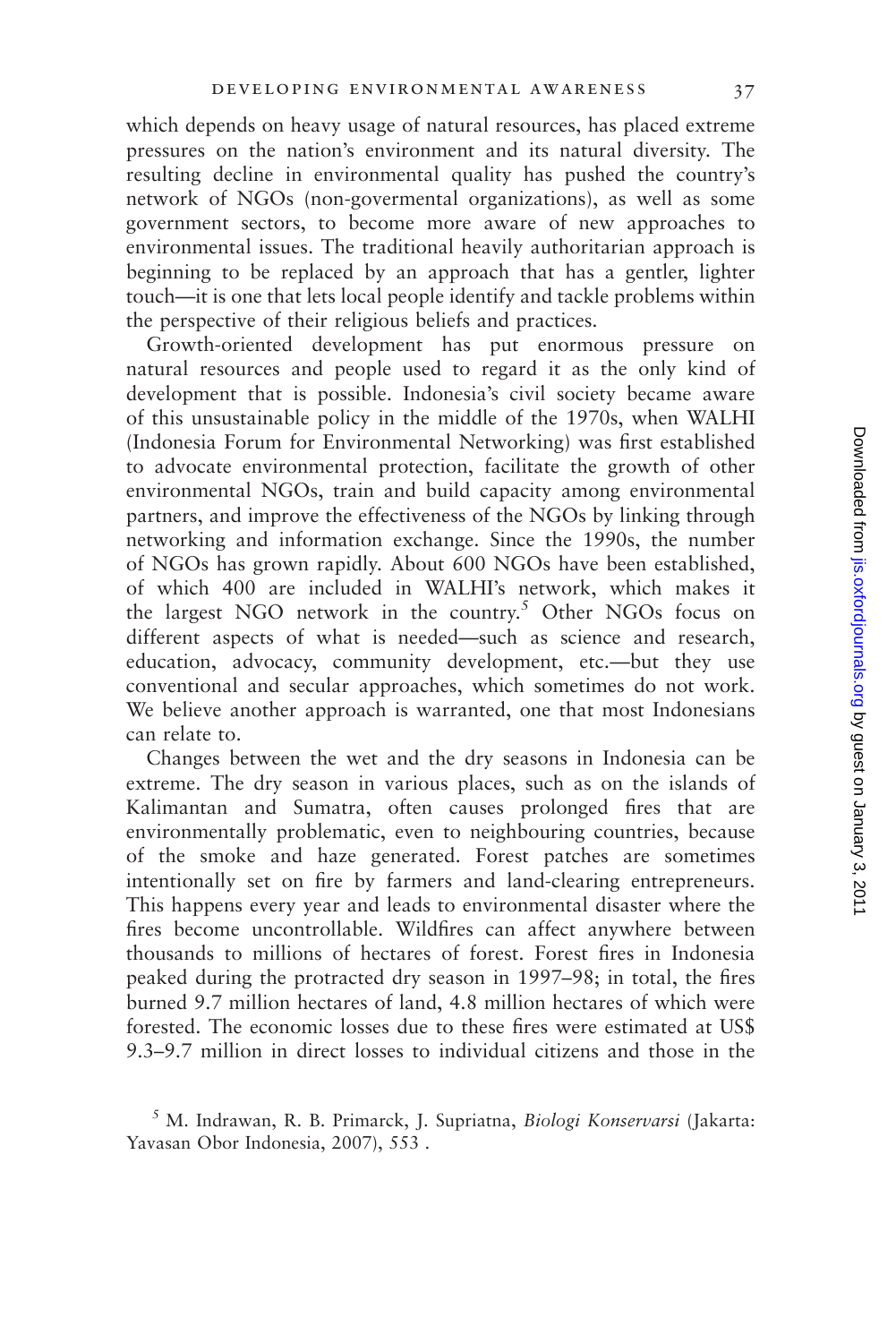business community.<sup>6</sup> The overall loss to the nation was, however, pretty much incalculable: plantation and farm crops, unlogged and logged natural forest, and timber plantations and non-timber forest product, not to mention the services lost due to the destruction of forest—protection from flooding, soil erosion and siltation, and excess carbon (that used to be absorbed by the forest) being released into the atmosphere. Also, haze and smoke from the fires gave rise to respiratory problems which affected the health of many citizens, and significantly damaged transportation and tourism.

Deteriorating environmental conditions are in fact exacerbated by human acts so that at times it looks as if nature is retaliating—no longer willing to be hospitable to those who abuse the land and resources, and responding to that disastrous abuse with its own set of disasters. Many disasters can be attributed directly or indirectly to forest destruction. Natural forests previously functioned in protective ways. One of these is stabilizing the soil on steep mountain inclines. However, as these slopes have become home to human settlement, river canals have been dug for irrigation and the slopes have been planted as agricultural and rice paddy fields. Consequently, floods and landslides recur every year, especially during the transition between the main seasons.

The Ministry of Environment in its 2004 report on the status of the Indonesian environment recorded 194 floods and landslides in 24 provinces during 2003 and up to September 2004. These floods and landslides claimed 338 lives, with an additional 144 people recorded missing and 131,558 people displaced as refugees. The infrastructure inundated included 21,732 hectares of settlement, 64,050 hectares of houses, 540 hectares of public facilities, 247 km of road, 16 bridges, 94,197 hectares of rice fields, and 3,655 hectares of plantation land as well as 3,463 hectares of fishery land. The floods and landslides also damaged 7,127 houses, 686 public facilities, 338 km of road, 59 bridges, 63 dykes, 12,078 metres of duct, 9,592 metres of dam, and 54 irrigation facilities.<sup>7</sup>

In the meantime, illegal logging is still prevalent in Indonesian forests and, to put it bluntly, is still proving very difficult to eradicate. The logs are frequently taken from natural areas, including conservation areas (protected forests, national parks, and other conservation areas), and exported. Rampant illegal logging (damages total 2.8 million hectares

<sup>6</sup> The World Bank, Indonesia: Environmental and Natural Resource Management in a Time of Transition (Washington DC: The World Bank, 2001), 17. *7* MoE, *The Status of Indonesian Environment in 2004* (Jakarta: Ministry of

Environment, 2005), 2.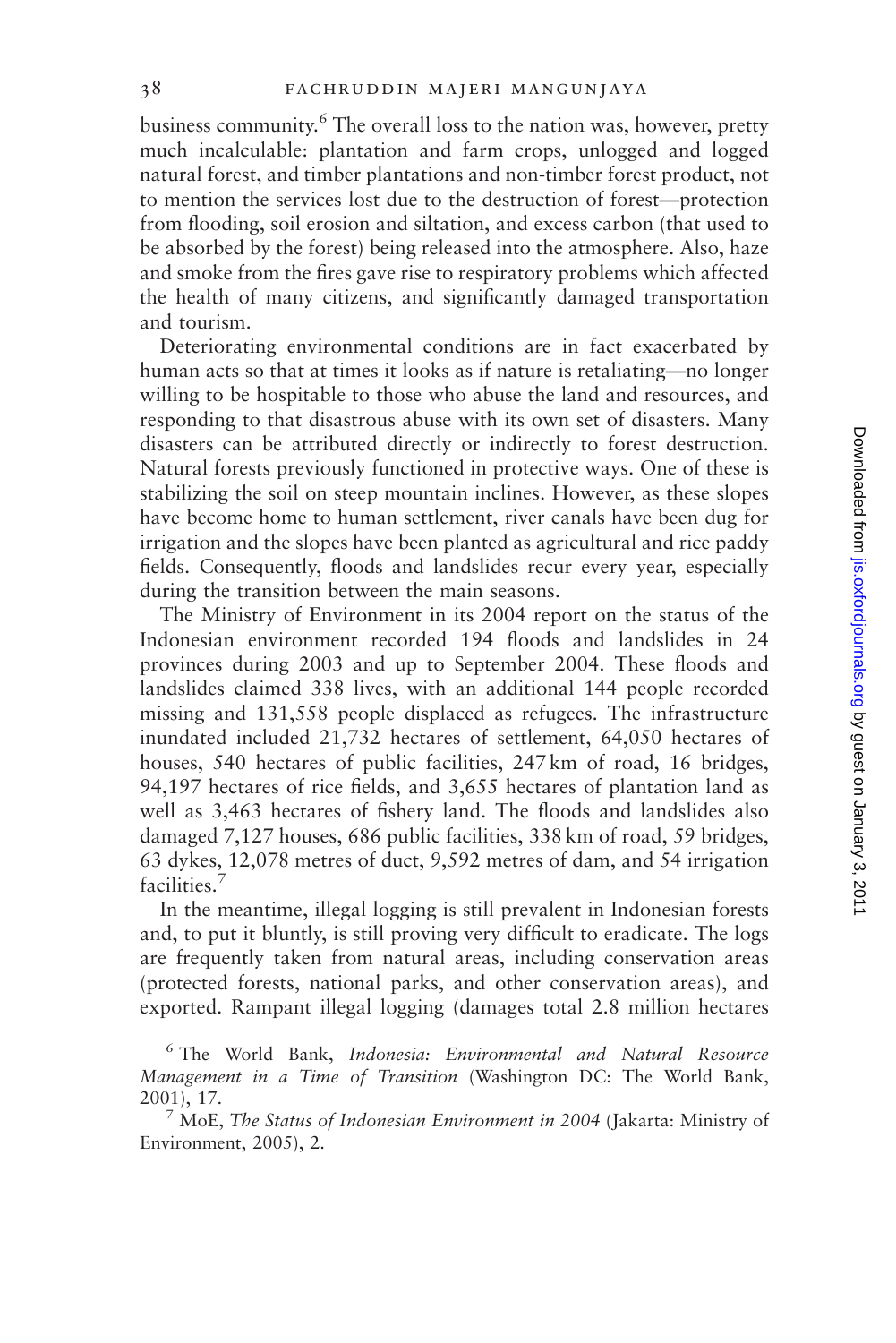per year, and economic losses to the state are approximately Rp35 trillion per year, or Rp82 billion per day) is primarily due to the disparity between supply and demand, to the huge foreign markets for illegal logs. Weak or absent law enforcement and the poverty that afflicts communities living in the vicinity of forests further aggravate this problem.<sup>8</sup>

Several areas have recently been designated as national parks in Indonesia and as of this writing the number has reached 41 national parks with a total area of 15 million hectares.<sup>9</sup> However, even after such areas are designated as conservation areas, they are not free from sundry disturbances and human interventions. Timber cutting continues in the national parks but, being under public scrutiny, it is closely managed.

# 2 CONSERVATION IN INDONESIA AS A MUSLIM COUNTRY

As the population of Indonesia includes  $177.5$  million Muslims,  $10$  it seems reasonable to ask if it is possible to mobilize awareness about environmental issues through Islamic principles. In our view, this approach holds huge potential for the world's most populous Muslim country. Living in a predominantly Muslim country blessed with such vast and varied biological resources, Indonesian Muslims as Muslims can be expected to feel grateful and to preserve what has come to them as a divine blessing. It would be bitterly ironic if the country with the largest Muslim population should become notorious for serious environmental failures when one of Islam's key principles is the respect and conservation of God's creation. If that turns out to be the case, Indonesian Muslims will have failed to adhere to this principle

Most Muslim-populated countries are classed by the United Nations as among the 'least developed', though many of them are rich in natural resources, such as various minerals and oil in the Middle East, or the extraordinary bio-diversity in Indonesia and Malaysia. None of these countries, however, are free of environmental problems. In the central

<sup>8</sup> B. M. Poernama, 'Pemberantasan Illegal logging dan penyelundupan kayu: Menuju kelestarian hutan dan Peningkatan Kinerja Sektor Kehutanan', paper presented at the National Forest Seminar, Jakarta, 8 March 2006.<br><sup>9</sup> Department of Forestry (DoF), *Kawasan Konservasi Pesona Alam Tiada* 

Batas (Jakarta: Direktorat Jenderal PHKA, 2003). <sup>10</sup> See Departemen Agama, Jumlah Penduduk Menurut Propinsi dan Agama

Tahun 2004. http://www.depag.go.id/Hal\_1.php. Accessed 15 February 2006.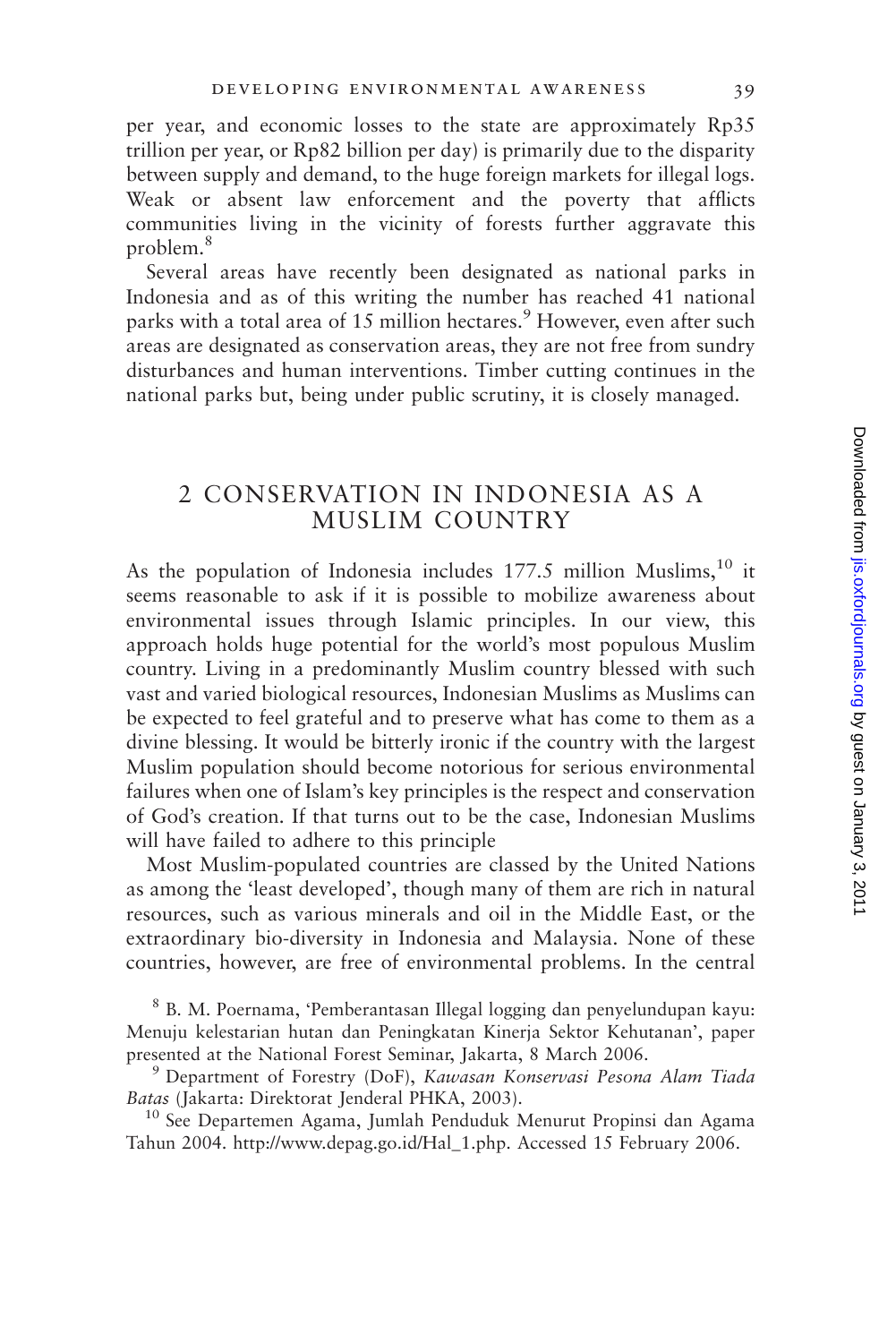Middle East, environmental conditions deteriorated dramatically following the military response to Iraq's invasion of Kuwait.<sup>11</sup> In general, severe environmental degradation is directly attributable to human impact. Some predominantly Muslim countries such as Egypt and Pakistan have experienced environmental degradation on a scale similar to Kuwait due to poor environmental management and the insensitive behaviour of Muslim societies toward their local environments.

# 3 INVOLVING ULEMA OF ISLAMIC BOARDING SCHOOLS (PESANTREN)

Emil Salim, who served as Minister of Environment for the Republic of Indonesia in the 1980s, told us of his consulting Bunya Haji Abdul Malik Karim Amarullah, a prominent Islamic scholar popularly known by the acronym Hamka, who served as the head of the Indonesian Ulema Council (MUI). He asked Hamka what the role of Muslims was in conserving the environment. Hamka answered that Muslims could be motivated if they understood the direct, practical benefit. For example, Muslims must do the prayer  $(sal\bar{a}h)$  five times a day and must have water to do the obligatory ablutions before they pray. Only in the emergency situation of non-availability of clean water is it permissible to do a symbolic ablution without water (i. e. tayammum). For that reason, the provision of clean water is considered in Islamic teaching as a religious duty for the Muslim community. Since Muslims have to conserve water as well as its sources in order to worship, water conservation is mandatory for Muslims.<sup>12</sup>

The advice Emil Salim got from Hamka, as well as the example he set of consulting the ulema, needs to be followed up. Encouraged by discussions with the alumni from Syarif Hidayatullah National Islamic University (UINSH), Jakarta, our research team resolved to use the same approach in 2003. We concluded that there is an urgent need to meet with the ulema and look into relevant Islamic teaching in the light of the traditional sources of Islam, namely the Qur'an, Prophetic hadith, and classical, Islamic scholarly texts (fiqh).

The available literature dealing with the environment and Islam is generally of an apologetic character. One of the more attractive

 $11$  See M. Y. Izzi Dien, 'Islam and the Environment: Theory and Practice' Journal of Belief and Values 18/1 (1997): 47–59.<br><sup>12</sup> See F. M. Mangunjaya, 'Agama Mengatasi Krisis Lingkungan', *Tropika* 

Indonesia, 9/3–4 (2005): 8–11.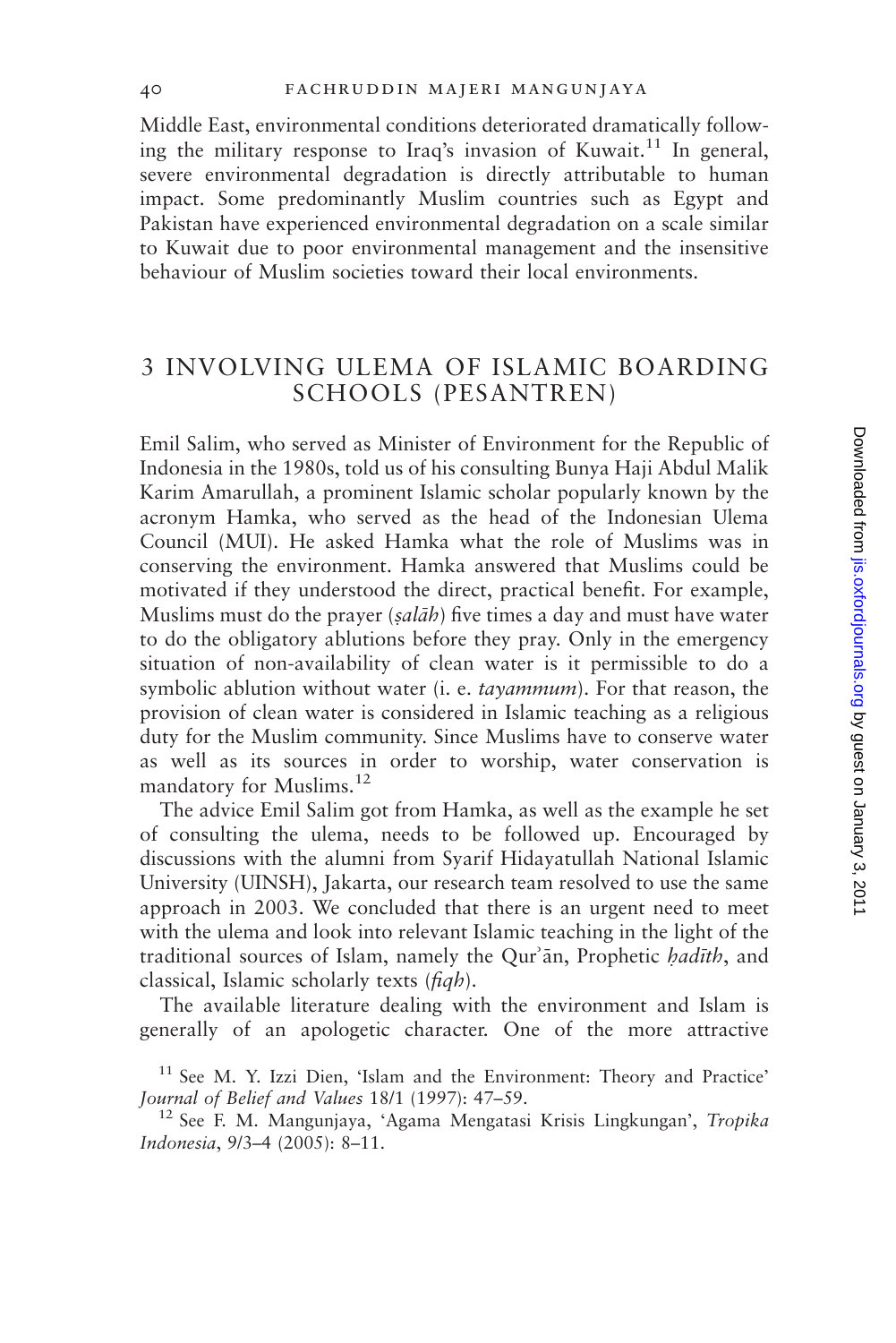documents that goes into the relevant verses of the Qur'an is Sustainable Forest, Faith and Piety, a document issued by the Department of Forestry and Plantations.13 However, more thorough, systematic and factual onthe-ground research to study arguments regarding Islam and natural and environmental conservation remains to be done.

Internationally, the relevance of religious traditions in protecting biological diversity has been deemed critical. For example, a research report by WWF International and the Alliance of Religion and Conservation (ARC) concludes that a range of spiritual teachings can have an important role to play in preserving natural areas. This report specifically reviews the potential of religious teachings that can be instrumental in protecting conservation areas. According to the report, the relationship between religion and the environment can be categorized in two ways:

- Sacred places—meaning both sacred natural sites and built structures in natural or semi-natural areas—can contribute directly to global conservation efforts since such places have come into being, and been properly protected, through traditions that date back thousands of years.
- General influence—through their worldviews and ethical traditions faiths can have a major impact on how their adherents see the duty to protect nature.<sup>14</sup>

In Indonesia, INFORM (Indonesia Forest and Media Campaign), a project combining media campaigns and field activities, focused on forest protection efforts in Sumatra and Kalimantan. INFORM is run by six conservation organizations: Conservation International Indonesia (CI-I), Bird Life Indonesia, Fauna and Flora International Indonesia Programme, The Nature Conservancy Indonesia Program, and the WWF Indonesia.<sup>15</sup>

The project began with discussions of religious teachings generally in respect of their concern for natural and environmental conservation. Particularly for Islam, which has the largest number of adherents and scholars in the country, INFORM invited 31 pesantren ulema from different regions. Most of the ulema and non-formal leaders who attended were able to bring to bear their expertise and competence with the relevant texts of Qur'an and *hadith* and authoritative jurisprudence.

<sup>13</sup> Department of Forestry, Sustainable Forest, Faith, and Piety (Jakarta: Departement Kehutanan dan Perkebunan,1999), 235.<br><sup>14</sup> See WWF International and ARC, *Beyond Belief: Linking Faiths and* 

Protected Areas to Support Biodiversity Conservation (Switzerland: WWF International and ARC, 2005), 143.<br><sup>15</sup> The World Bank, *Faiths and the Environment: The World Bank Support* 

2000–2005 (Washington DC: The World Bank, 2006), 16.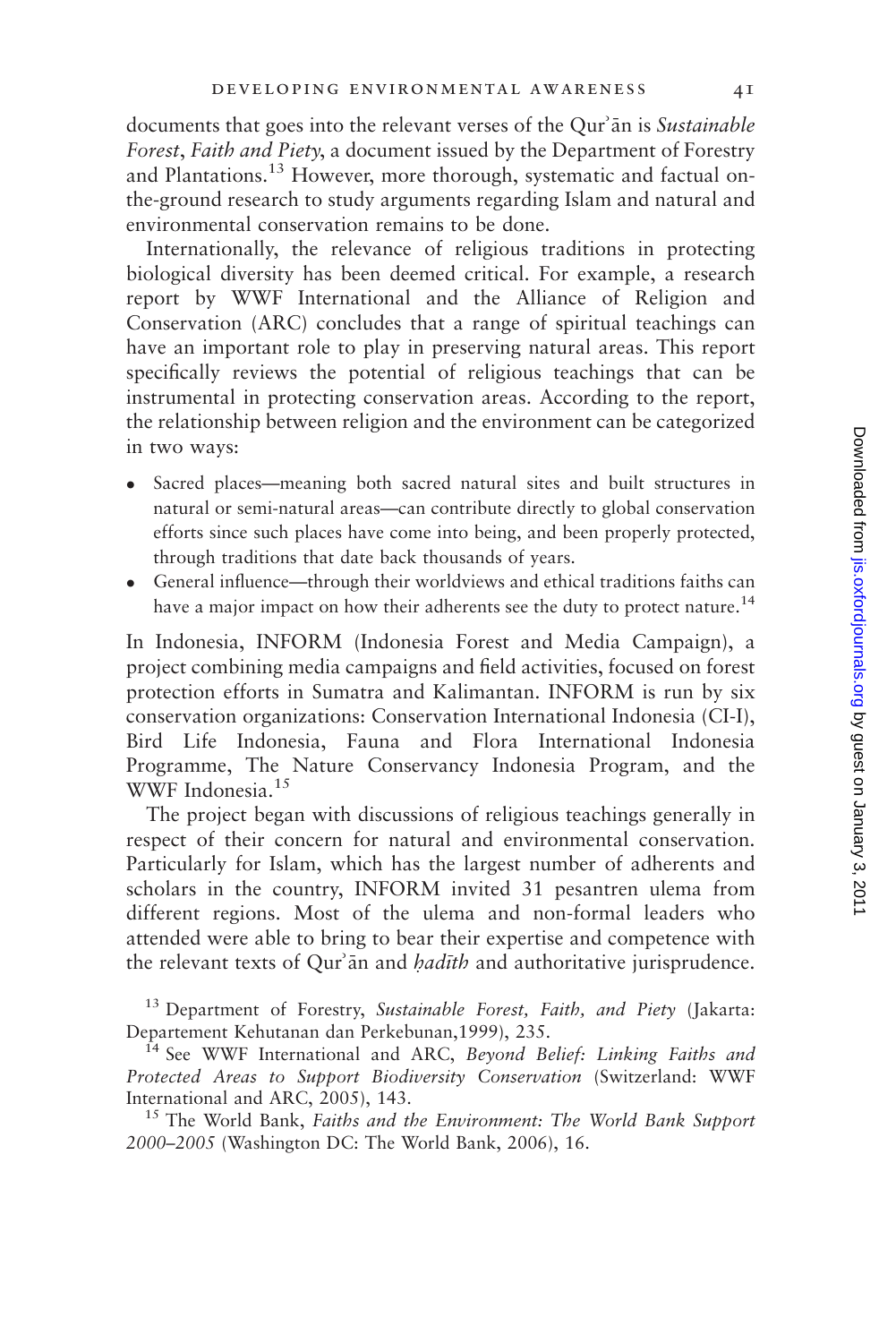In addition, they were able to offer a number of policy recommendations.

The pesantren ulema constitute for this nation a store of the wealth of the Islamic tradition—this is visible in their memorization of the Our'an and *hadith* and study of *figh*. But they also study and discuss emerging values as they affect the community. One example is the hundred-yearold Pesantren Lirboyo, Kediri, and its Majlis Lajnah Bahtsu Masa'il. This school has an average 7000 students per year. Under the leadership of KH An'im Falahuddin Mahrus, it studies and responds to contemporary issues which, as with other pesantren, are set out in book form and circulated to the wider community for discussion outside the pesantren circle. KH An'im Falahuddin Mahrus made the important observation that 'a study on the environment has not been conducted by the pesantren of Lirboyo'. He said that many discussions with the santri (pesantren students) and Islamic scholars in Lirboyo had related to social issues but environmental issues had not yet been studied. KH Husein Muhammad, the leader of Pondok Pesantren Dar al-Tauhid, Cirebon, said: 'In point of fact the issue of natural and environmental conservation has not been discussed explicitly [i.e. in those terms] in the classical books of Islam.' Accordingly, efforts to research into and respond to environmental issues are made through what he called 'marginal fiqh', meaning that the ideas of different ulema and the material found in dispersed *hadīths* need to be gathered and studied systematically.<sup>16</sup>

According to KH Husein Muhammad, he never found the Arabic word  $al-bi^2a$ , now used for 'environment', used in that sense in the books of fiqh of the classical period. The discussions of relevance to the topic are scattered across many different 'chapters'  $(b\bar{a}b)$  of figh. Similarly, in respect of general objectives of the Shari'a also, the five agreed upon speak of protection of 1) religion, 2) reason, 3) life, 4) property and 5) descendants, but 'environment' is not in that list. However, if we reflect on what the realization of each of these objectives entails, each of them is clearly related to issues of environmental concern. For example, respect for the creation of God, responsible stewardship of all that is placed in our power and care, is a core element of 'protecting' the religion. As for 'protecting' life, reason, and the wealth of our own and future generations, the sheer necessity of clean air and water and sensibly managed consumption to achieve these objectives is self-evident. KH

<sup>16</sup> For the rest of the interview with KH Husein Muhammad: 'Muslims are invited to understand environmental issues' (Ummat diajak memahami persoalan lingkungan), see Tropika Indonesia 8/3 (2004): 46–7.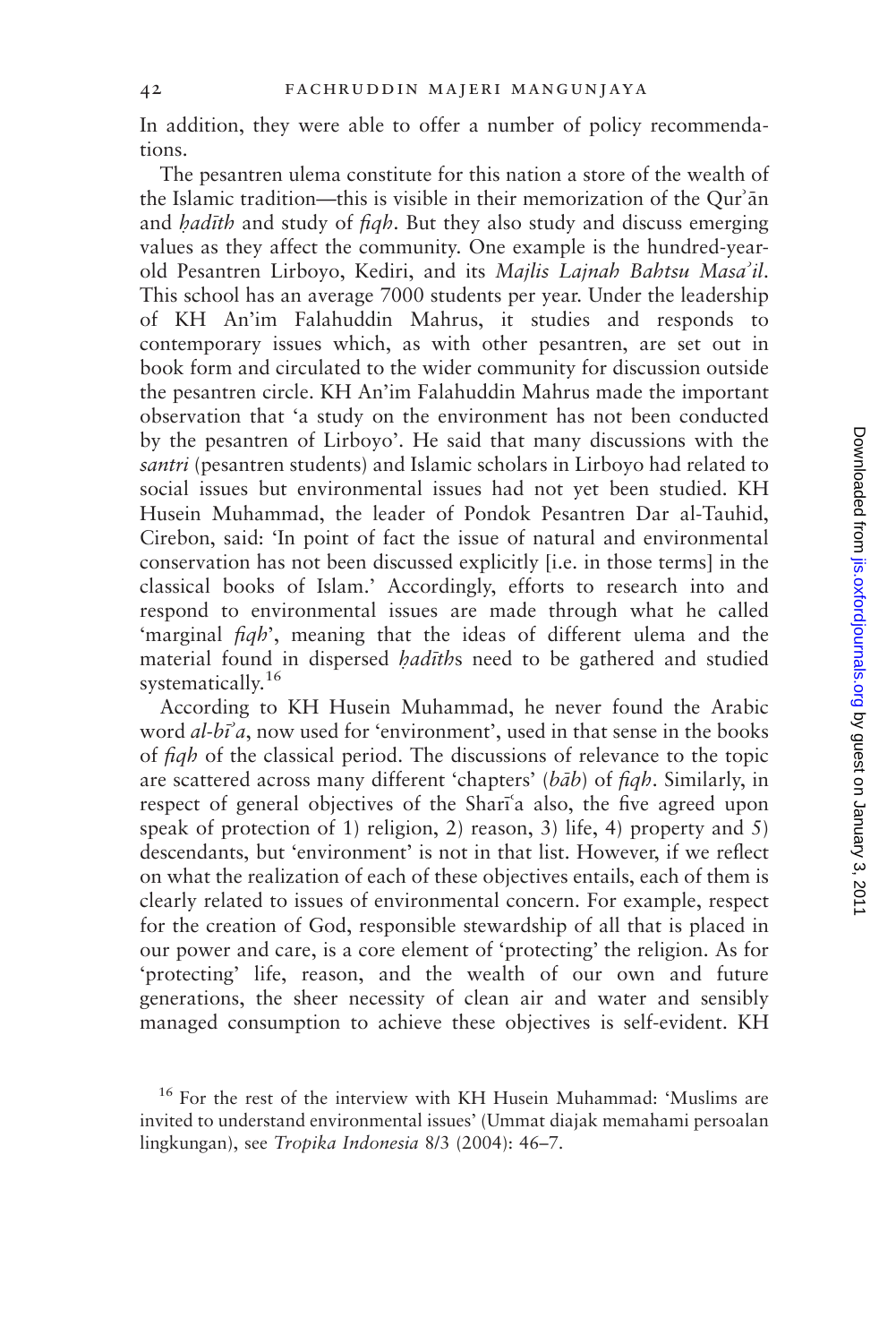Hussein Muhammad was convinced therefore that if environmental issues are raised as such with the ulema, there would be no resistance to doing so.<sup>17</sup>

In Indonesia lingkungan hidup, the translation of the English word 'environment', like the equivalent in other Islamic languages—such as  $al-bi\hat{a}$  (Arabic), mohit-i zist, (Persian) and cevre (Turkish) has a relatively short history.18 Responding to environmental issues in the Islamic world should be considered a pressing duty of the present ulema, especially in light of the accelerating pace of the concerns that flow from modern technologies and lifestyles.

We believe that the initiative to bring the pesantren ulema together for a quite comprehensive discussion about Islamic teachings—starting from LIDO in March 2004—constitutes a successful first step to building a fiqh al-bi'a. The Report on Fiqh al-Biah<sup>19</sup> produced by the ulema has been warmly welcomed among environmental conservationists and activists in Indonesia.

### 3.1. Islamic boarding school joint activity

Activities within the pesantren are being followed up with a new initiative by CI-I in cooperation with the Faiths and Environment Initiative, World Bank. CI-I promised a series of activities: among other things, the publication of a book on nature conservation in Islam,  $20$  seed planting in the vicinity of the Mount Gede Pangrango National Park (TNGGP), training and education of senior pesantren students on environmental and natural conservation, and a national workshop on the role of Muslims in responding to environmental and natural conservation, and an environmental awareness-raising programme in the regions. $^{21}$ 

 $17$  However, as we shall note below, the ulema of other populous Muslim countries do not necessarily follow the environmental protection agenda, indeed

 $^{18}$  R. C. Foltz (ed.), 'The Environmental Crisis in the Muslim World' in Environmentalism in the Muslim World (New York: Nova Science Publisher, 2005), 'Introduction', ix.<br><sup>19</sup> See A. S. Muhammad, H. Muhammad, R. Mabrur, A. S. Abbas, A. Firman,

F. M. Mangunjaya, K. IB. Pasha, M. Andriana (eds.), Fiqih Lingkungan [fiqh al $bi^2a$ ] (INFORM: Sukabumi, May 2004).

<sup>20</sup> F. M. Mangunjaya, *Konservasi Alam Dalam Islam* (Jakarta: Yayasan Obor Indonesia, 2005), 142.<br><sup>21</sup> See the report of Conservation International Indonesia, *Islamic Boarding* 

Schools and Conservation (Jakarta: Final Report CI-Indonesia, 2005), 24.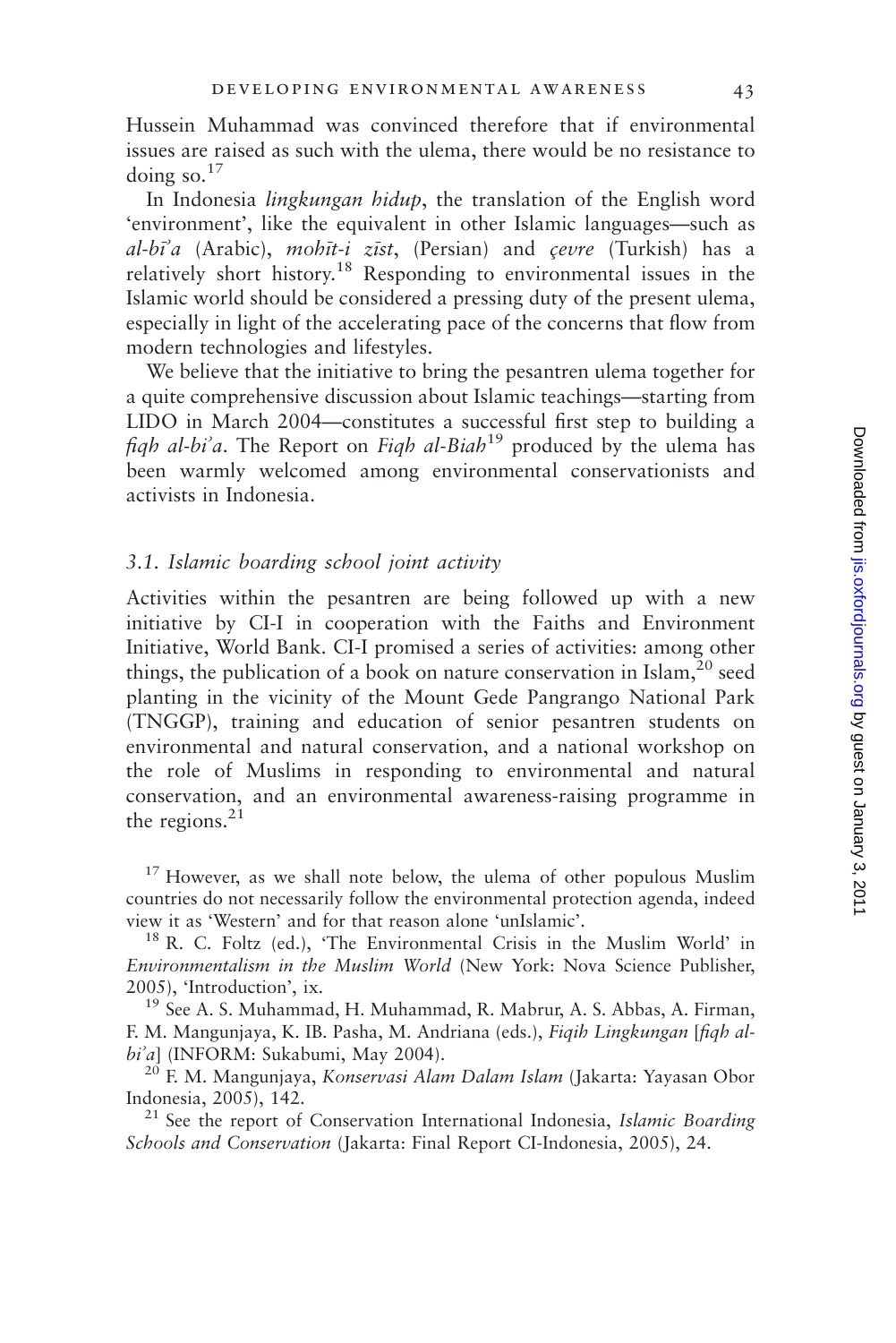The programme met with a very favourable response from pesantren circles since they learned something new about environmental activities in Indonesia. KH Deden A. Jauhari, the leader of Pondok Pesantren At-Tanwiriyah, Cianjur, said that involving santri and ulema in natural conservation and plant growing is very good and should be supported by all the ulema in Indonesia: 'Many verses in the Qur'an explain about natural conservation. One of the verses of  $al-R\bar{u}m$ mentions that ''damage on land and sea is caused by human acts''.' As part of the aforementioned programme, six pesantren in the vicinity of TNGGP grew plant seeds that have a high biological diversity of 3000 trees.

A national workshop, held in cooperation with the Indonesian Institute of Science (LIPI), also brought in other stakeholders: the Ministry of Environment (KLH), Department of Forestry, pesantren leaders, Department of Religious Affairs, Department of National Development, the Ulama Council (MUI), Universitas Islam Syarif Hidayatullah and NGOs. This workshop was an effort to disseminate and follow up on the results of the INFORM report, and to get more practical policy suggestions for Muslims to take up in environmental and natural conservation. The workshop was called 'The Role of Muslims in Environmental and Natural Conservation' and made the following recommendations:

Whereas Muslims are aware of the importance of environmental and natural conservation in their daily activities:

- 1. Muslims, especially the pesantren network, must be actively involved in natural conservation practice including land and sea conservation.
- 2. In the context of promoting conservation, there is a need for practical actions, the dissemination of which will involve the leaders of pesantren, other local leaders and awareness-raisers ( $d\tilde{a}(\tilde{i})$  in notably: i) pesantren, local communities and mosques; ii) networks of pesantren students, community members, and the wider public, with the aim of involving all citizens in environmental and natural conservation activities.
- 3. Environmental Fiqh ( $figh$  al- $b\vec{i}$ ) must be included as a subject within the aforementioned circles, and a time target put on the agenda which can then be communicated to all community members, as appropriate for local conditions.
- 4. It is expected that pesantren have land available (for example, plantation land) to practise and demonstrate conservation activities.
- 5. It is necessary to monitor government policy (especially regional government policy) in relation to environmental issues.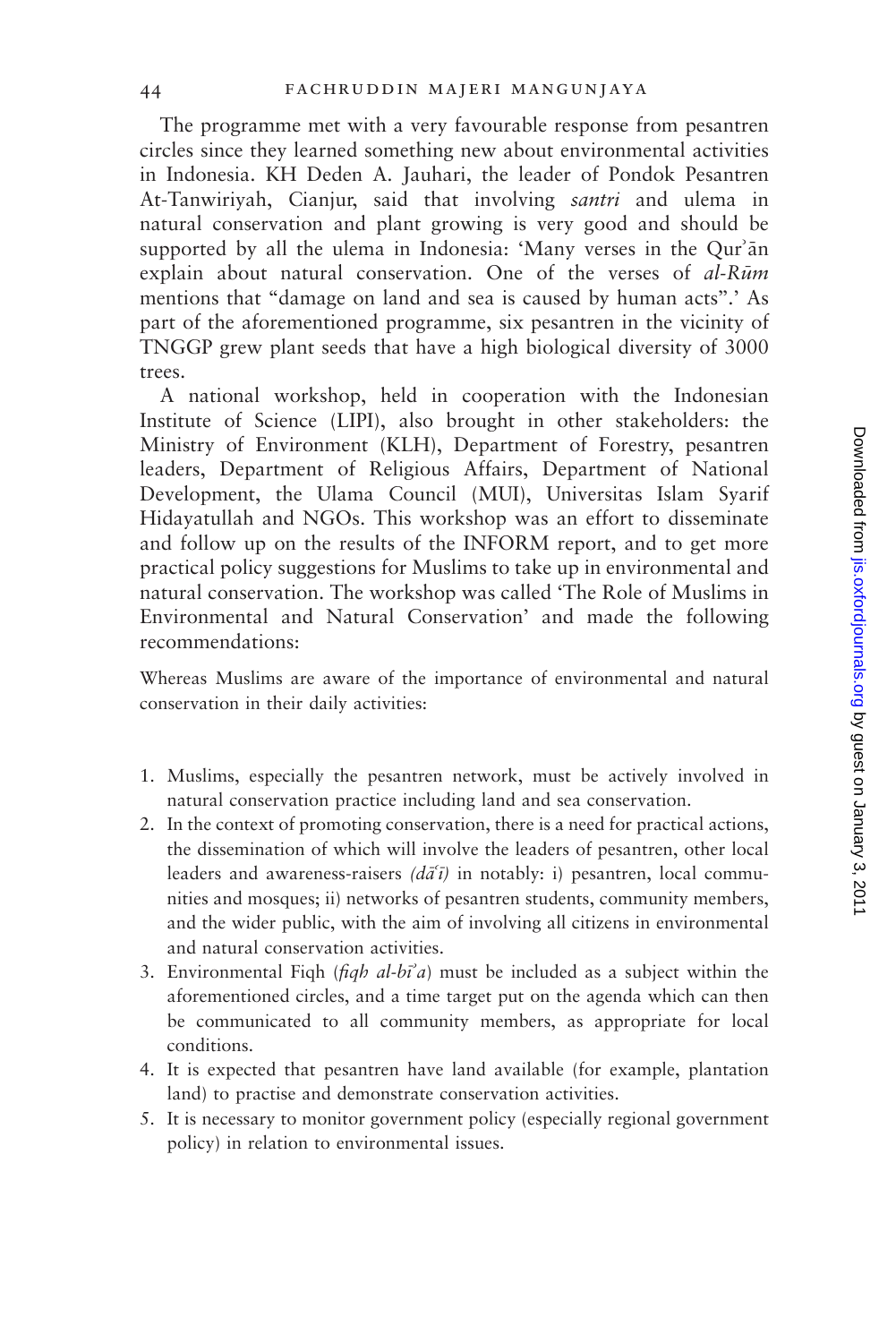6. It is important to establish an environmental care forum consisting of leaders of pesantren, scientists and related parties to promote and voice the interest of environmental and natural conservation.22

In addition to workshop activity at national level, a workshop at local level with a focus on the Wakatobi National Park and Buton, South East Sulawesi was also organized. It aimed to combine awareness raising with efforts to save Lambusango Nature Reserve and coral reef areas that are being continually damaged by non-environmentally friendly exploitation—fish bombing and potassium in the Wakatobi Marine National Park areas. During the workshop, the imam of the local mosque and opinion leaders including the relevant stakeholders were invited. Forty participants coming from Wanci, Kaledupa, Tomiai and several districts such as Kadatua, Tomiai, Siompu and Batu Atas, Buton districts, as well as the representatives of the Religious Affairs Service Office, Regional Development Planning Agency (Bappeda) and Tourism Service Office attended the workshop.

The participants followed the activities enthusiastically and learned a lot about new practical ways to provide information for the community on the importance of environmental conservation. Reference was made to Figh al-Biah (INFORM, 2005), using the Qur'anic verses and hadiths cited in it, to motivate listners. KH Husain Muhammad (one of the editors and initiators of the document) contributed by visiting the community and doing the awareness-raising at the mosque in Wanci.

### $3.2.$  Qur' $\bar{a}n$ -based environmental teaching

The warm welcome from the ulema—particularly those from pesantren circles—is a good sign. Although this movement has not yet involved ulema at the national level, in general the ulema who take part in national forums are those who are active in pesantren and are the alumni of the existing pesantren in Indonesia. We may be surprised that a lot of ulema in Indonesia are moderate and inclusive, and there is no resistance from them to getting involved in the conservation and environmental movement. The pesantren as the last guard of traditional Islam are now 'opening their window' to communicate Islamic environmental issues which are contemporary problems and issues—to Islamic communities in Indonesia.<sup>23</sup> The responses of the pesantren ulema in Indonesia have been positive, in contrast to those in Pakistan. The civil society (NGOs) in that country, for example organizations such as Pakistani World Wide

<sup>22</sup> Ibid, 8.<br><sup>23</sup> Muslim Abdurrahman, 'Terbukanya jendela pondok pesantren', Kompas Daily, 7 July 2006.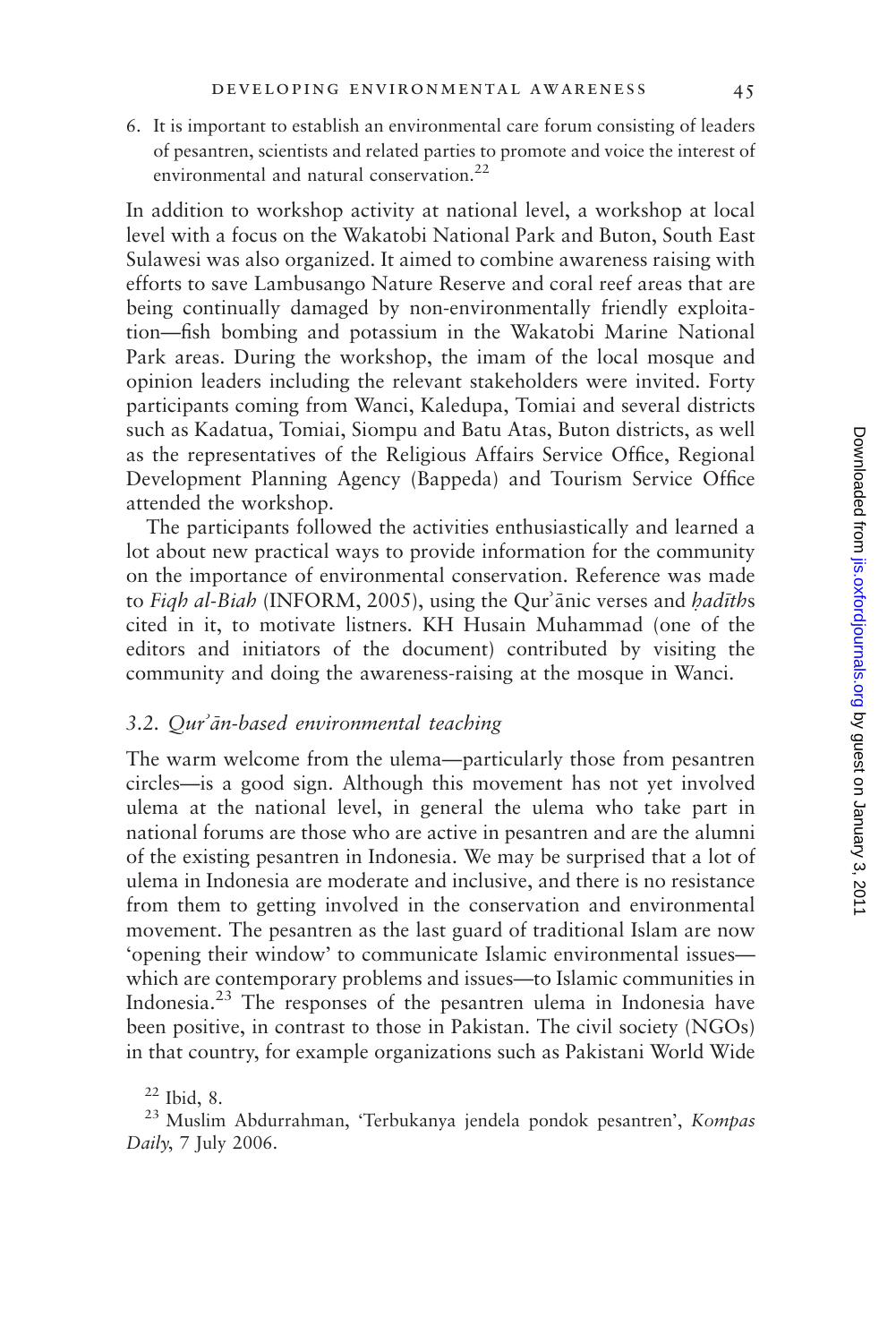Fund for Nature (WWF) have also made efforts to involve religious leaders and ulema, but they have failed because Pakistani ulema rejected this and said that environmental issues constituted a Western agenda, as described by Ali Raza Rizvi of Pakistani IUCN:

In a society like Pakistan, religious leaders play an important role in everyday life. While Islam, the main religion, does advocate conservation and the importance of natural resources, the religious leaders have viewed these trends with suspicion—as part of a 'Western' agenda in fact. This has been due to the religious leaders' own ignorance of ecological realities, and unfortunately has resulted in their opposing the civil society organizations working in this sector.<sup>24</sup>

The success of environmental activists and conservationists in Indonesia in getting the cooperation of the ulema there was also recognized by Fazlun Khalid, the Director and Founder of Islamic Foundation for Ecology and Environmental Sciences (IFEES) in Birmingham, UK. He writes that the ulema in Indonesia are much more advanced in this regard as compared to those of Pakistan.

Khalid is a former English civil servant who has studied and been actively involved in Islamic environmentalism for two decades. In collaboration with the Alliance of Religions and Conservation (ARC) and WWF as well as the World Bank, he has organized training in various countries including the workshop called: 'Qur'an, Creation and Conservation'.<sup>25</sup> This workshop presents the principal concepts from the Qur'an and Islamic teachings relevant to conservation, of which the most important are: tawhīd, fitra, mīzān, khalīfa. The key concept is mīzān, the teaching that God created this earth in a harmonious, balanced condition and subjected it to human stewardship for the benefit of humankind but they have the potential to disrupt and damage this condition and engender, in its place, imbalances. Khalid has worked with Muslim religious schools, teachers, scholars and muftis, in the many different predominantly-Muslim countries to raise environmental awareness on the basis of Islamic ethics. He has collaborated with different NGOs such as CI-I and WWF.

In Indonesia, IFEES organized the same workshop for stakeholders in Sungai Penuh, Kerinci Seblat National Park, Jambi and in Garut, West Java.<sup>26</sup> During the last workshop, participants searched the Qur'an for guidance on conservation ethics and how to effect change in the lifestyles of Muslims. This workshop was held in cooperation with Islamic

<sup>&</sup>lt;sup>24</sup> Ali Raza Rizvi, 'Pakistan' in Richard C. Foltz (ed.) *Environmentalism in the* 

Muslim World, 72.<br><sup>25</sup> Fazlun M. Khalid, 'Applying Islamic Environmental Ethics', in ibid, 87.<br><sup>26</sup> Ibid. 108–9.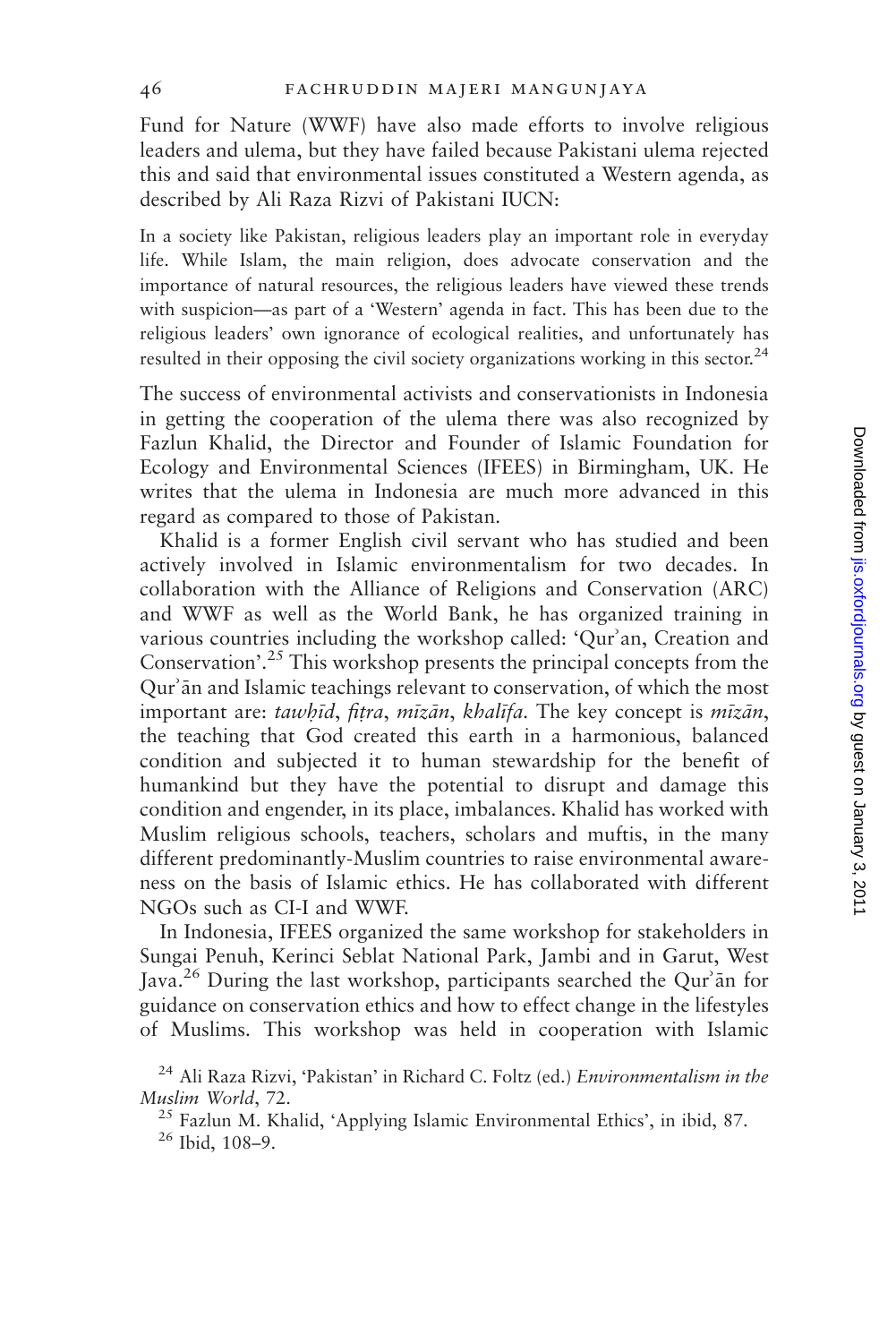scholars and senior teachers, as well as other stakeholders, in Panyabungan, Mandailing Natal (Madina) at the end of January 2006, close to the Batang Gadis National Park. The workshop was jointly sponsered by CI-I, the Forestry Service Office, Mandailing Natal, IFEES & Muslim Hands (Birmingham, UK), Department of Anthropology– Fisip USU, Bitra Consortium, and Association of Mandailing Families– HIKMA (Malaysia).<sup>27</sup>

This workshop was expected to generate good conservation outcomes by strengthening the Islamic emphasis that conserving nature and environment is at the core of the stewardship mandate granted by God to human beings. Mandailing Natal is predominantly a Muslim regency and there are many traditional Islamic boarding schools there, one of which is Pondok Pesantren Al-Mustafawiyah Purba Baru. It has been in existence for more than 70 years and has 7000 active *santri* coming from the whole of Sumatra and even from Malaysia.

People in Madina have unique traditions related to conserving nature such as *harangan rarangan* (forbidden forest). This concept makes certain forest areas owned by a village (*huta*) sacrosanct so that it is forbidden to log them in order to make domestic furniture or to clear them for agricultural use. The custom may have originated in the belief that certain parts of forest were inhabited by supernatural creatures called *naborgo-borgo* (literally, 'those that are damp'). It seems that the association lingers, as people there still believe that entering such areas violates a taboo and whoever does so will suffer a calamity.<sup>28</sup>

In Banda Aceh, in cooperation with IFEES, the NAD Shariah Service Office and WWF Indonesia also organized a similar workshop together with *tengku* (the word for pesantren leaders in several regions in Aceh) and Aceh Shariah Council, the Regional Government, NGOs and related stakeholders in Banda Aceh. Tengku Dr. Musdaruddin MS from the Islamic Shariah Service Office of Nangroe Aceh Darussalam (NAD) Province explained that conservation and environmental movements have not yet come on to the agenda for implementation of Shari'a in Aceh, but if this study could be strengthened with a more detailed focus on the Shari'a, NAD would recommend it; moreover, one of the

<sup>&</sup>lt;sup>27</sup> See the Press Release of CI-Indonesia: 'Workshop on Islam and Conservation of Natural Resources, Mandailing Natal', www.conservation.or .id. Accessed on February 10, 2006. <sup>28</sup> Edi Ikhsan et al., Dari Hutan Rarangan ke Taman Nasional: Potret

Komunitas Lokal di Sekitar Taman Nasional Batang Gadis (Medan: Bitra Kosorsium and USU Press, 2005), 6.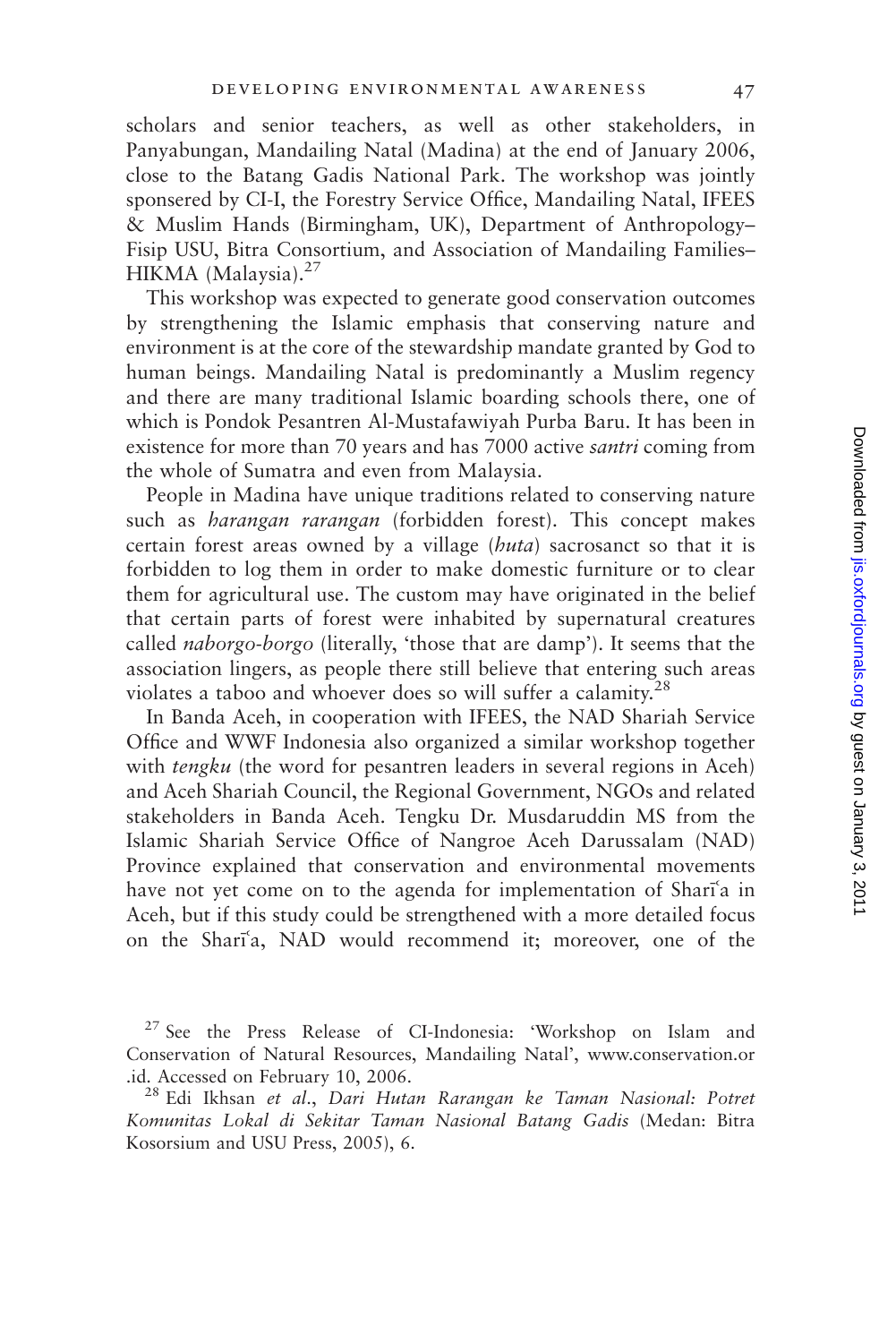important Shari<sup>a</sup> institutions such as the Hisbah Council<sup>29</sup> (in Aceh, it is called 'Shariah police') can serve as an enforcer in the event of violation of natural and environmental conservation laws.

Activities based on this approach were presented for the senior teachers of Pondok pesantren beginning with those in the vicinity of Mount Gede Pangrango National Park (TNGGP). With twenty pesantren representing the Regencies of Cianjur, Sukabumi and Bogor attending, the workshop was held on 14–16 March, 2006, in the Indonesian Environment Information Center complex (PILI), Cimahpar Bogor. This activity was organized by the Conservation and Religion Program team and Conservation Education Program CI-I supported by UNOCAL. The course contents comprised the Our'an-based approach developed by IFEES with environmental education content developed at Conservation International. Also invited to this workshop were the heads of Islamic boarding school coordination, which is supervised by the Regental and Municipal Service Offices of the Department of Religious Affairs in the Regencies mentioned. The workshop and training were followed up by sending their results in the form of recommendations to regional heads (governor, mayors and Regents), the Head of Regional Office of the Department of Religious Affairs of Bogor, Sukabami and Cianjur Districts, and leaders of the pesantren invited.

These workshops clearly opended up horizons for those participants who had not realized before that there was such a clear relationship between the Islamic message and conservation and maintaining environmental balance. Fachrul Razi, a senior teacher from Pondok Pesantren Darussalam, Ciomas Bogor, said that he felt enlightened by the training and had a strong intention to disseminate and implement the message in his pesantren. The teachers basically agreed that this workshop and training should be followed up with a pilot project to establish environmentally-friendly pesantrens.

<sup>29</sup> The Hisbah Council (*wilāyat al-hisba*) is a Sharī<sup>5</sup>a-enforcing agency. Market supervision is only one of the duties of this distinctive institution in the Islamic system; its officers (*muhtasib*) were empowered to carry out sanctions as a result of a decision on any Shari'a violation by a Muslim. See al-Māwardī, al-Ahkām al-sultāniyya, chapter on 'Provisions regarding Hisba' (Indonesia transl. Fadli Bahri; Jakarta: Darul Falah, 2000), 398.